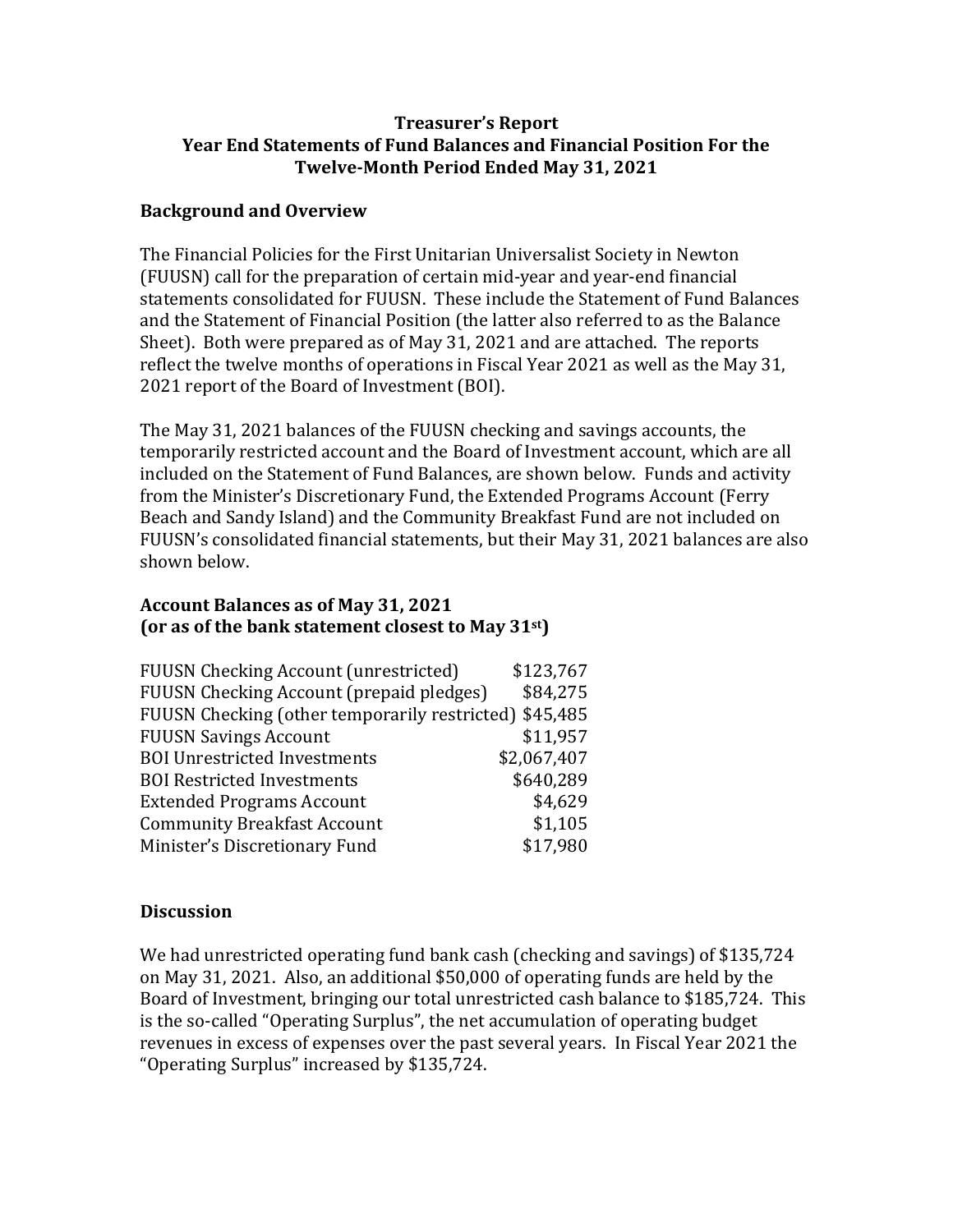FUUSN Financial Policies call for an operating fund cash balance sufficient to cover up to (i.e., not to exceed) the next three months of forecasted operating expenses. Any operating funds beyond this amount are to be invested with the BOI to optimize returns. As a general rule, we try to maintain a cash balance sufficient to support FUUSN's cash expenses of approximately \$76,000 per month for at least one to two months. The May 31, 2021 balance of \$135,724 is very close to our general rule of one to two months, with our additional \$50,00 of operating funds invested with the Board of Investment we exceed the standard.

### **Procedures Performed**

The Statement of Fund Balances and the Statement of Financial Position were prepared from our QuickBooks accounting system and reviewed by our outside bookkeeper, Jay Ganapathy per FUUSN Financial Policies. I have reconciled the amounts shown on the Statement of Fund Balances and the Statement of Financial Position (Balance Sheet) to our bank and accounting statements for the main FUUSN operating account administered by the Administrative Assistant and to the end of year Board of Investment report.

I have reconciled the change in the May 31, 2021 total operating surplus from the prior fiscal year end to the Monthly Operations Report Net Income as of May 31, 2021. A copy of this reconciliation ("Calculation of Unrestricted Operating Cash and Reconciliation to Monthly Operations Report") is attached. This is an important reconciliation because it compares the change in our operating surplus based on the bank statements with the change according to our accounting system. They should be equivalent and they are.

I (or one of FUUSN's Assistant Treasurers) review the income and expenditures of the Minister's Discretionary Fund, the Extended Programs Account and the Community Breakfast Fund on a monthly basis.

### **Other Considerations and Limitations:**

Our total bank account balances are classified as either unrestricted or temporarily restricted, as shown on the Statement of Fund Balances. Funds are temporarily restricted when given by a donor for a specific purpose and the funds may not be spent for any other purpose. While expenditures from these temporarily restricted accounts are not recorded in our Monthly Operations Report, I review these expenditures periodically and at least semi-annually.

The amounts shown for building and capital improvements on the Statement of Financial Position are prior to any depreciation and thus are not stated in accordance with generally accepted accounting principals ("GAAP"). These amounts also do not include any additions for building or capital improvements; these are fully expensed in our Monthly Operations Report.